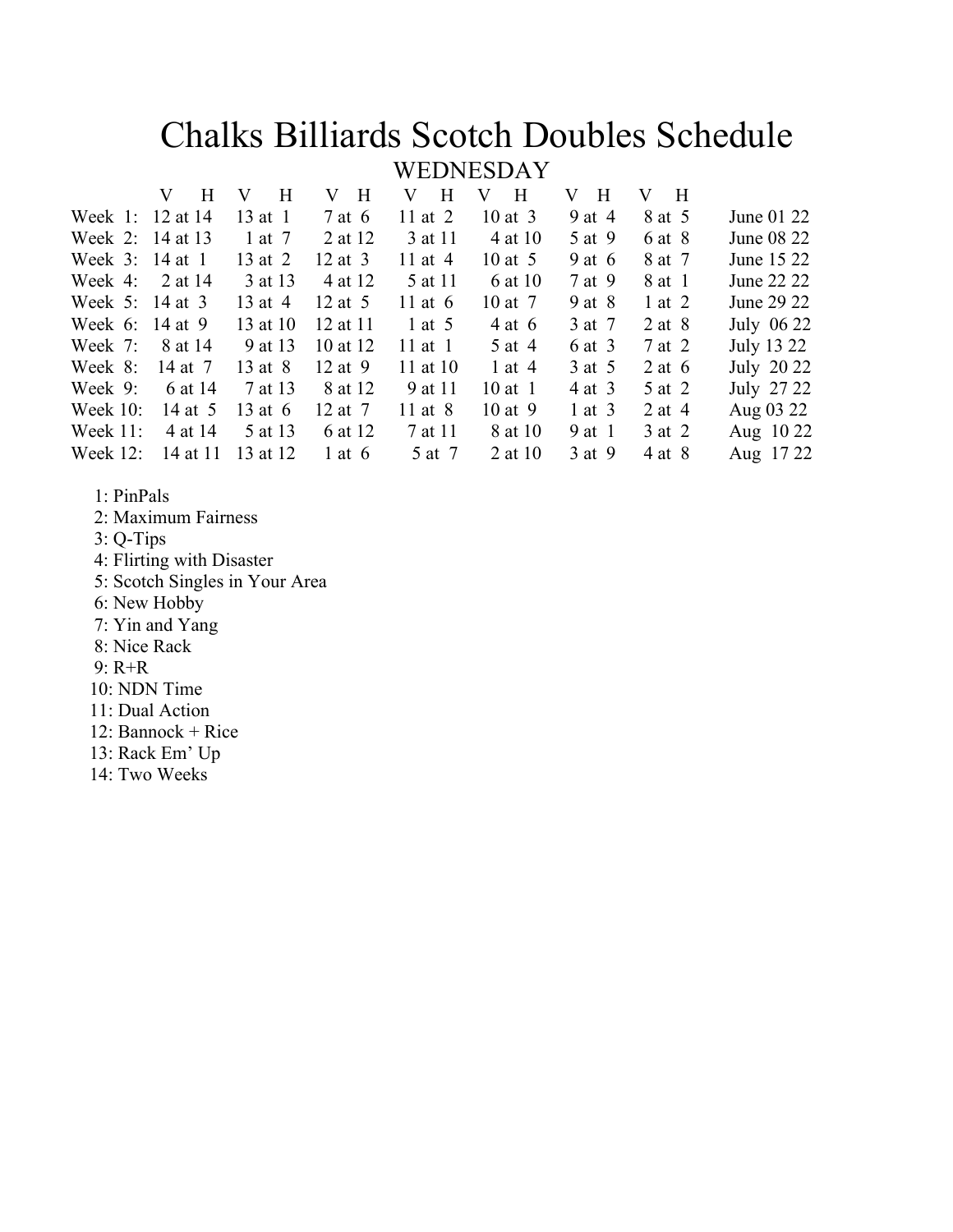## **IN HOUSE POOL LEAGUE CHALKS**

**Official Standings as of:Monday, June 27, 2022**

#### **Wednesday**

| Team                          | <b>Total Points Total Score</b> |     |
|-------------------------------|---------------------------------|-----|
| <b>Dual Action</b>            | 15                              | 329 |
| <b>NDN Time</b>               | 15                              | 308 |
| New Hobby                     | 13                              | 315 |
| <b>Maximum Fairness</b>       | 10                              | 270 |
| R+R                           | 9                               | 277 |
| <b>Two Weeks</b>              | 8                               | 272 |
| $Q$ -Tips                     | $\overline{7}$                  | 279 |
| PinPals                       | 7                               | 216 |
| <b>Bannock + Rice</b>         | 6                               | 241 |
| Rack Em' Up                   | 5                               | 261 |
| Scotch Singles in Your Area   | 5                               | 239 |
| Yin and Yang                  | 4                               | 201 |
| <b>Nice Rack</b>              | 3                               | 242 |
| <b>Flirting with Disaster</b> | 1                               | 221 |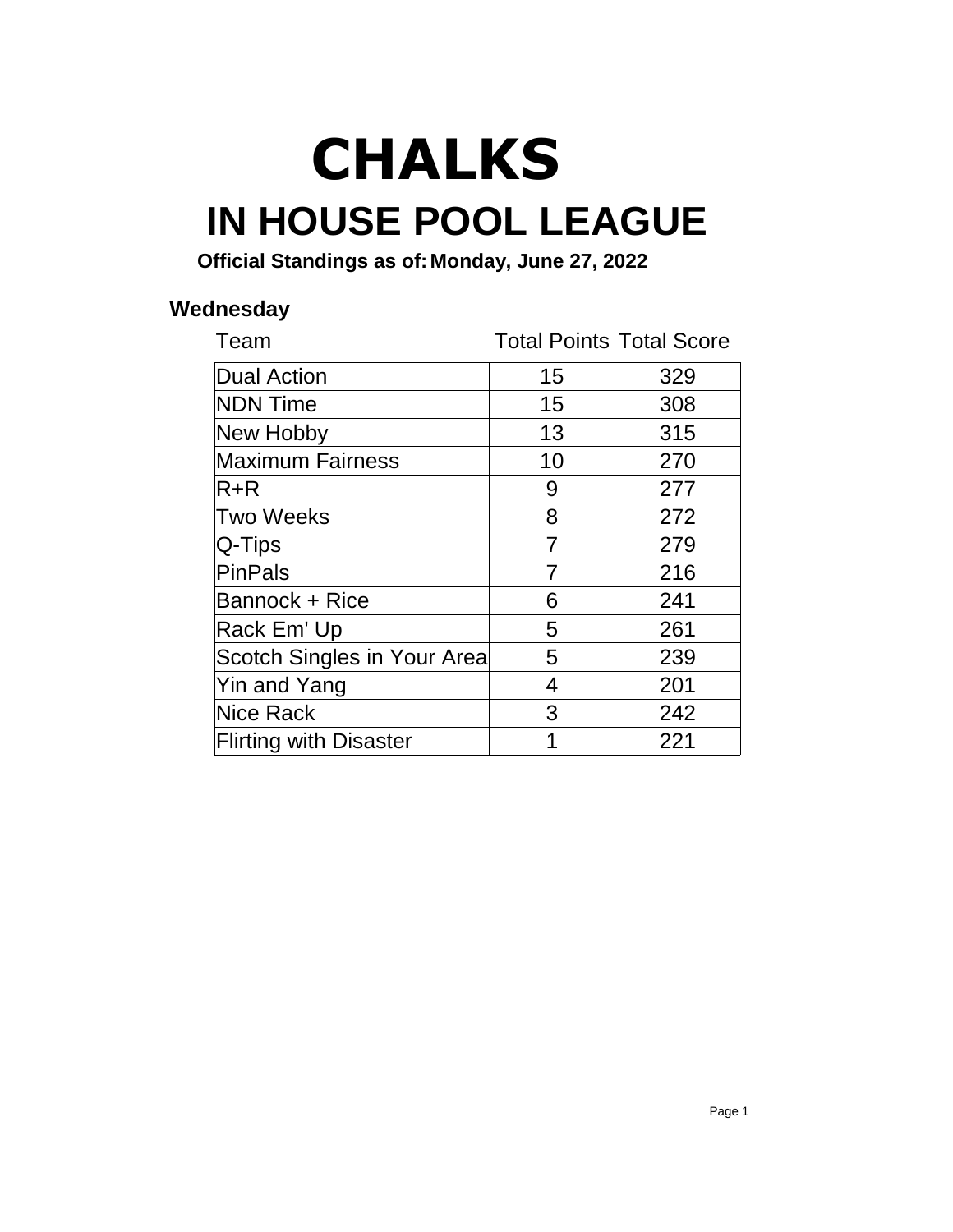## *CHALKS IN HOUSE WEDNESDAY*

| <b>Bannock + Rice</b>         |                   |     |     |
|-------------------------------|-------------------|-----|-----|
| Player                        | Rounds            | Avg | Won |
| Mark / Bhey                   | 36                | 6.7 | 15  |
|                               | <b>Summaries:</b> | 6.7 | 15  |
| <b>Dual Action</b>            |                   |     |     |
| Player                        | Rounds            | Avg | Won |
| Brenda / Dave                 | 36                | 9.1 | 29  |
|                               | <b>Summaries:</b> | 9.1 | 29  |
| <b>Flirting with Disaster</b> |                   |     |     |
| Player                        | Rounds            | Avg | Won |
| lan / Sheri                   | 36                | 6.1 | 8   |
|                               | <b>Summaries:</b> | 6.1 | 8   |
| <b>Maximum Fairness</b>       |                   |     |     |
| Player                        | Rounds            | Avg | Won |
| Suzanne / Rob                 | 36                | 7.5 | 18  |
|                               | <b>Summaries:</b> | 7.5 | 18  |
| <b>NDN Time</b>               |                   |     |     |
| Player                        | Rounds            | Avg | Won |
| Frances / Andy                | 36                | 8.6 | 23  |
|                               | <b>Summaries:</b> | 8.6 | 23  |
| <b>New Hobby</b>              |                   |     |     |
| Player                        | Rounds            | Avg | Won |
| Avery / Gary                  | 36                | 8.8 | 26  |
|                               | <b>Summaries:</b> | 8.8 | 26  |
| <b>Nice Rack</b>              |                   |     |     |
| Player                        | Rounds            | Avg | Won |
| Jennifer / Nick               | 36                | 6.7 | 12  |
|                               | <b>Summaries:</b> | 6.7 | 12  |
| <b>PinPals</b>                |                   |     |     |
| Player                        | Rounds            | Avg | Won |
| Tannis / Walter               | 27                | 8.0 | 14  |
|                               | <b>Summaries:</b> | 8.0 | 14  |